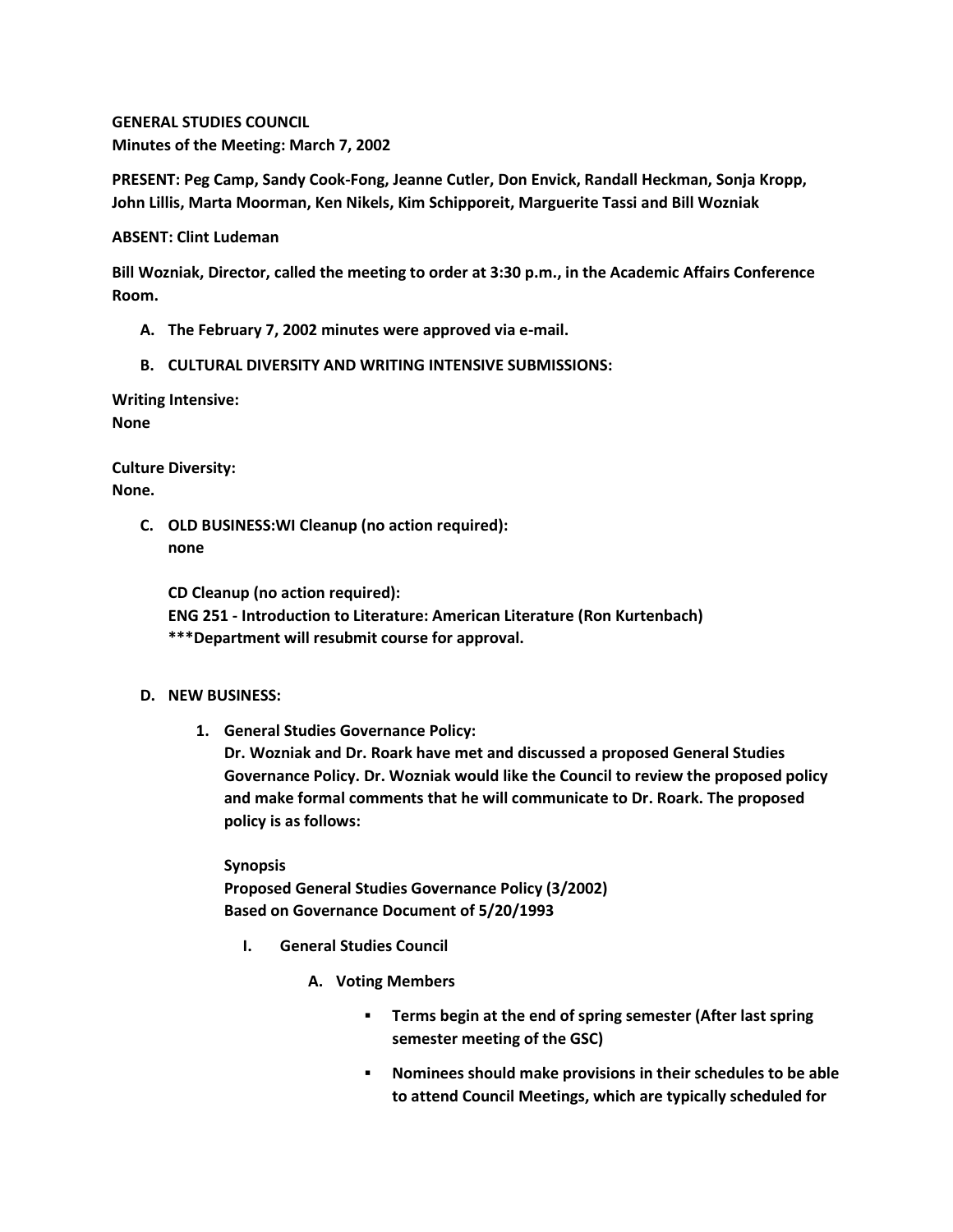**3:30 pm on the first Thursdays of the months during the academic year.**

- **Three tenured faculty members (from different departments) from each College** 
	- o **Nomination process determined by the individual Colleges**
	- o **Three-year staggered terms**
	- o **Faculty members may succeed themselves only once**
	- o **Initially (in 2002) six nominees from each College, three from each selected by SVCAA**
	- o **After first selection, two nominees from each College, selection made by SVCAA**
- **One tenured faculty member from the Library** 
	- o **Nomination process determined by the Library**
	- o **Three-year term**
	- o **Faculty members may succeed themselves only once**
	- o **Two nominees from the Library, selection made by SVCAA**
- **Two junior or senior students from different Colleges** 
	- o **Rotated among the four Colleges as determined by the SVCAA**
	- o **Nominated by Student Senate, two per position, selection made by the SVCAA**
	- o **One-year term**
- **B.**
- **C. Non-voting Members** 
	- **All Ex Officio Members** 
		- o **Director of General Studies (Chair of GSC)**
		- o **Registrar or representative of the Registrar's Office**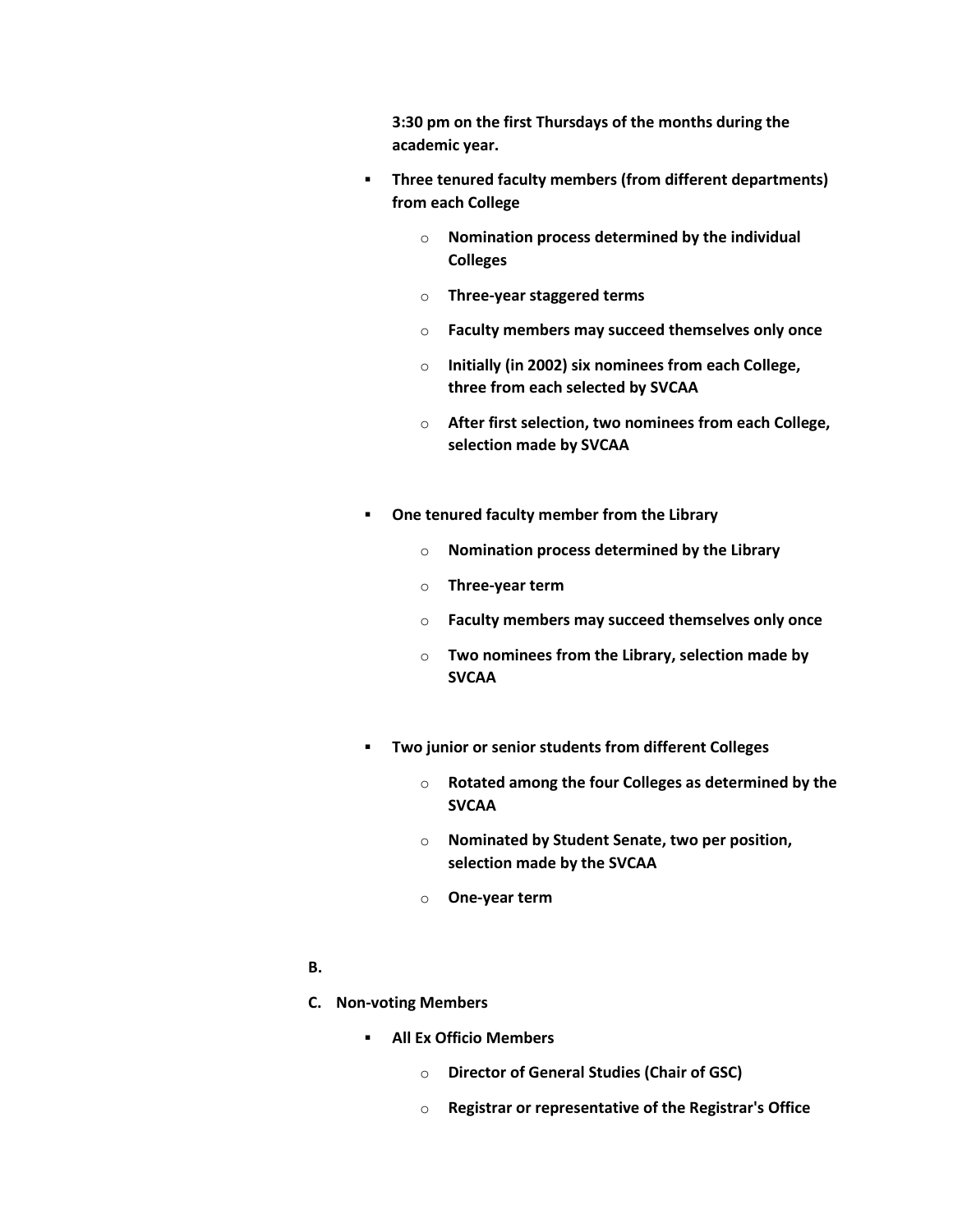- o **Director of Assessment or representative of the Assessment Office**
- **D.**
- **E. Committee Operations** 
	- **1. Agenda to be published via e-mail one week in advance of the meeting**
	- **2. Quorum is defined as 2/3 of the voting members (10 voting members)**
	- **3. Voting procedures** 
		- **i. Action may be approved by a simple majority of the voting members in attendance**
		- **ii. Tie votes result in the failure of the motion or action**
	- **4. Roberts Rules of Order**

**II.**

- **2. Listed below are some concerns and comments the General Studies Council members had in response to the proposed policy.**
- **3. Marta Moorman stated her concern about the faculty members needing to be tenured. Moorman noted that not all departments have many tenured faculty and it may not be possible to get the representation from such a small pool. She suggested changing it to tenure-track faculty.**
- **4. Don Envick has concerns about expanding the voting privileges to the faculty member representing the Library and two students. Envick is concerned about this decreasing the voting power of the Colleges. Envick stated if two Colleges aren't in favor of a particular proposal, then it probably shouldn't be passed. However, with the proposed voting privileges for the students and the Library, it will be possible approval will be granted with two Colleges voting against it. Envick stated he would like to see the voting privileges removed from the Library representative and the students.**
- **5. Randall Heckman stated his concern about the Senior Vice Chancellor for Academic Affairs selecting the Council members from the nominees from the Colleges. Heckman suggested the Colleges elect their representatives.**
- **6. Sandy Cook-Fong suggested that the students should get to vote, but their vote will not count, following the Board of Regents model.**